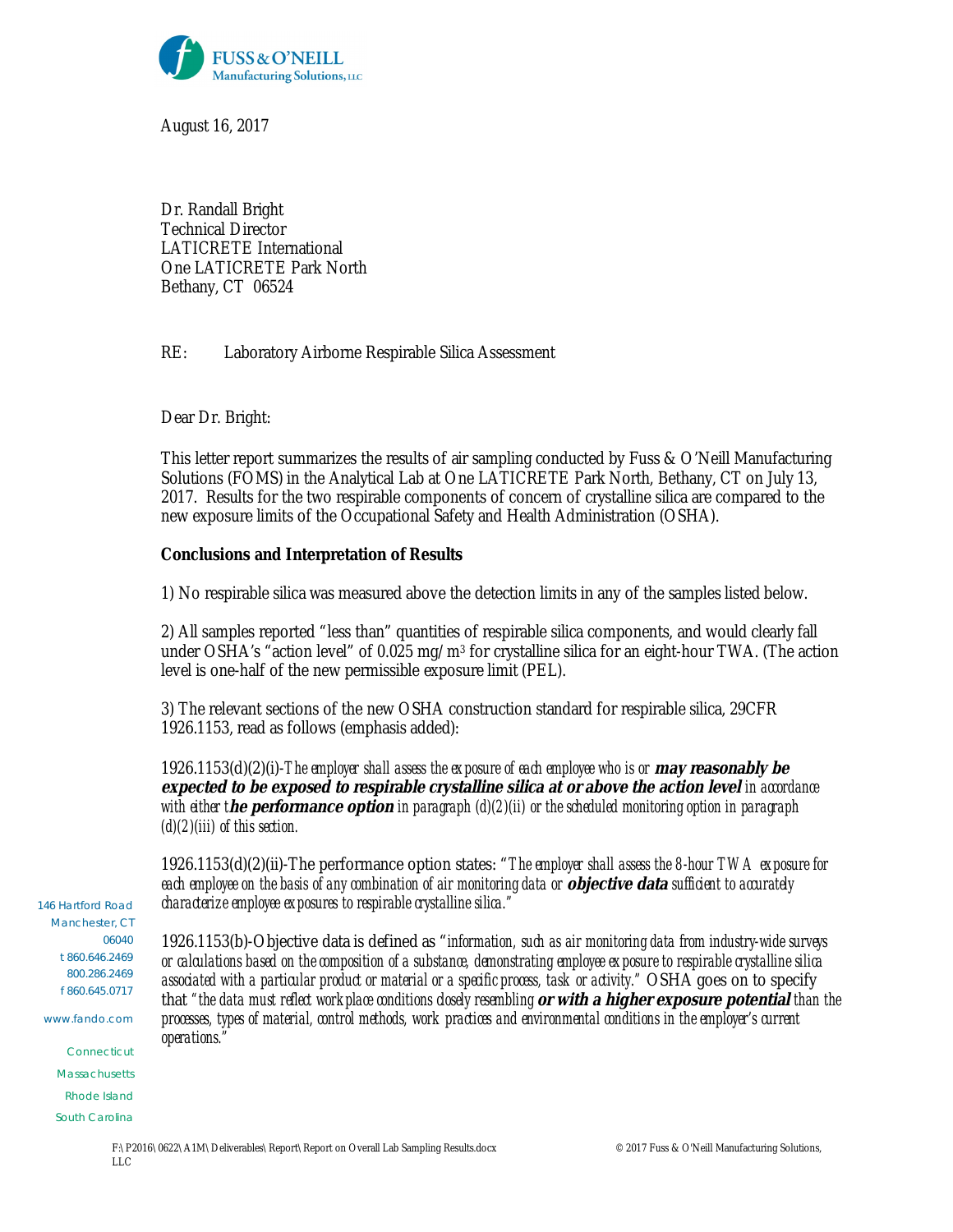

August 16, 2017

4) The objective data gathered from the lab sampling may be able to meet OSHA's exposure assessment requirement or show that there is no reasonable expectation that there will be an exposure to respirable silica over the action level.

## **Operational Description / Sampling Methodology**

Testing was carried out on a single day in 66-liter, clear plastic tubs using standard industrial hygiene sampling protocols. SKC AirCheck sampling pumps, set to 2.5 liters/minute, were connected to preweighed PVC filters fed by SKC aluminum cyclone particle separator devices. (These cyclones provide sharp size selection between inhalable and respirable fractions at 4 µm.) Cyclones were placed in the center of each tub, with the top closed. Testing was carried out continuously over a period of three (3) hours with test material periodically dropped into the tub from the top. The period of addition was chosen for each product to resemble, but clearly exceed, an exposure experienced in the field.

**Analysis: Respirable Crystalline Silica**

Analytical Method: X-Ray Diffraction; NMAM (NIOSH Manual of Analytical Methods) 7500 - PVC Filter Prep date: 07/13/17 Analysis Date: 07/14/17

| <b>LATICRETE Product</b>             | Air Volume<br>(Liters) | Component     | Measured<br>Amount $(\mu g)$   |
|--------------------------------------|------------------------|---------------|--------------------------------|
| 253 Gold                             | 441                    | <b>Ouartz</b> | Below OSHA Action Level*       |
|                                      |                        | Cristobalite  | <b>Below OSHA Action Level</b> |
| 254 Platinum™                        | 445                    | Quartz        | <b>Below OSHA Action Level</b> |
|                                      |                        | Cristobalite  | <b>Below OSHA Action Level</b> |
| 257 Titanium™                        | 437                    | Ouartz        | <b>Below OSHA Action Level</b> |
|                                      |                        | Cristobalite  | <b>Below OSHA Action Level</b> |
| LHT <sup>™</sup>                     | 434                    | Ouartz        | <b>Below OSHA Action Level</b> |
|                                      |                        | Cristobalite  | <b>Below OSHA Action Level</b> |
| 4-XLT™                               | 454                    | Quartz        | <b>Below OSHA Action Level</b> |
|                                      |                        | Cristobalite  | <b>Below OSHA Action Level</b> |
| TRI-LITE™                            | 432                    | Quartz        | <b>Below OSHA Action Level</b> |
|                                      |                        | Cristobalite  | <b>Below OSHA Action Level</b> |
| PERMACOLOR <sup>®</sup> Grout        | 454                    | Quartz        | <b>Below OSHA Action Level</b> |
|                                      |                        | Cristobalite  | <b>Below OSHA Action Level</b> |
| PERMACOLOR <sup>®</sup> Select Grout | 454                    | Quartz        | <b>Below OSHA Action Level</b> |
|                                      |                        | Cristobalite  | <b>Below OSHA Action Level</b> |
|                                      |                        |               |                                |
| 3701 Fortified Mortar Bed            | 457                    | Quartz        | <b>Below OSHA Action Level</b> |
|                                      |                        | Cristobalite  | <b>Below OSHA Action Level</b> |
| NXT Level™                           | 459                    | Quartz        | <b>Below OSHA Action Level</b> |
|                                      |                        | Cristobalite  | <b>Below OSHA Action Level</b> |
| NXT Level™ Plus                      | 466                    | Quartz        | <b>Below OSHA Action Level</b> |
|                                      |                        | Cristobalite  | <b>Below OSHA Action Level</b> |
| SPECTRALOCK <sup>®</sup> Sand        | 445                    | Quartz        | <b>Below OSHA Action Level</b> |
|                                      |                        | Cristobalite  | <b>Below OSHA Action Level</b> |
| MVIS <sup>™</sup> Thin Brick Mortar  | 454                    | Ouartz        | <b>Below OSHA Action Level</b> |
|                                      |                        | Cristobalite  | <b>Below OSHA Action Level</b> |
| MVIS™ Hi-Bond Veneer Mortar          | 445                    | Quartz        | <b>Below OSHA Action Level</b> |
|                                      |                        | Cristobalite  | <b>Below OSHA Action Level</b> |
| MVIS™ Premium Mortar Bed             | 457                    | Quartz        | <b>Below OSHA Action Level</b> |
|                                      |                        | Cristobalite  | <b>Below OSHA Action Level</b> |